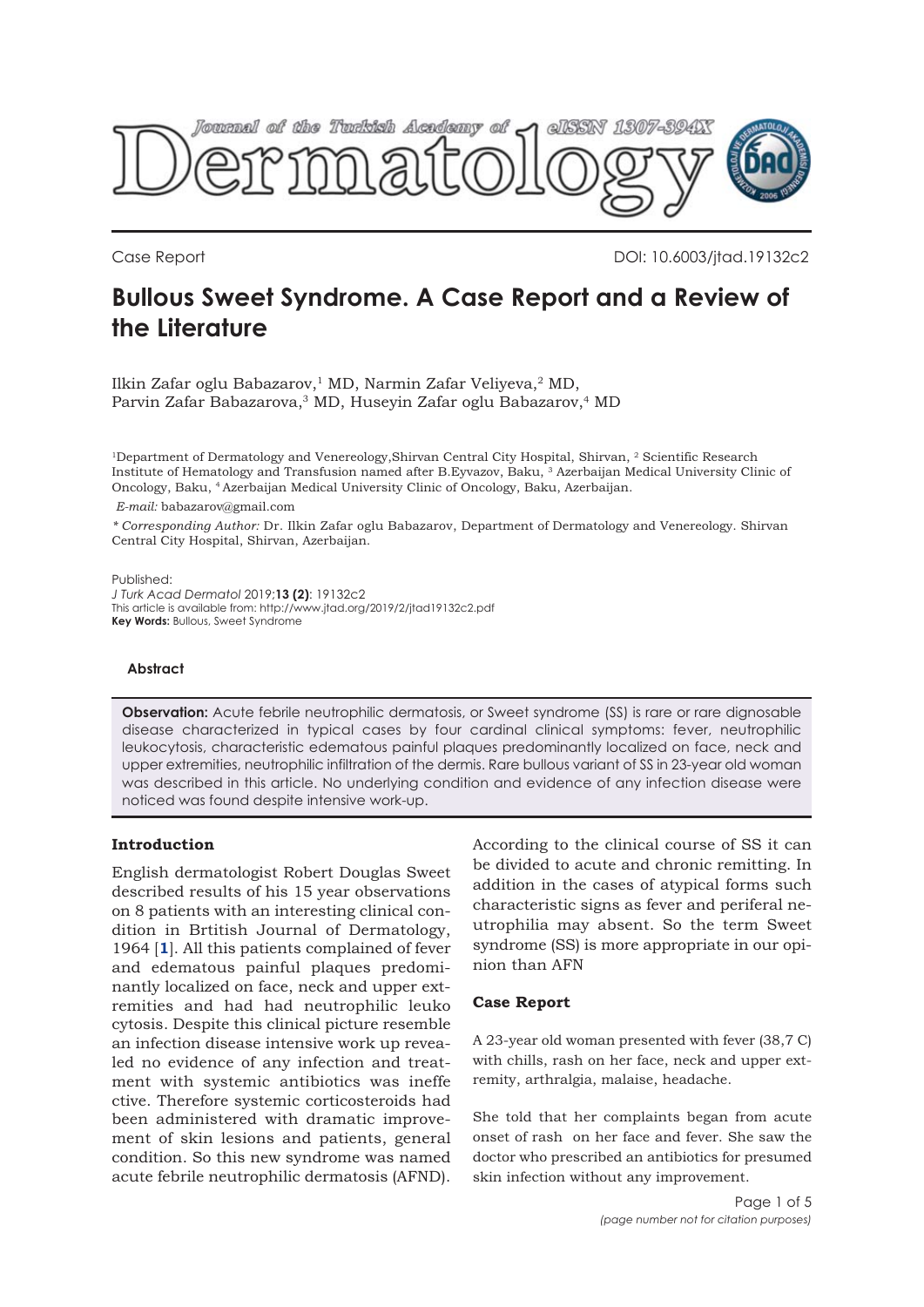Physical examination reveals multiple 1- to 10-cm tender well-demarcated erythematous, and violaceous edematous papules and nodules predominantly localized on her face (**Figure 1**), neck and both upper extremities (**Figures 2 [and 3](#page-2-0)**), unilateral conjunctivitis for 5 days. Because of marked infiltration the lesions had vesicular or bullous appearance but true blister located on erythematous basis were also seen.

Her medical history and the remainder of the physical examination was unremarcable. She were not pregnant and didn't take any drugs. Abdominal USG and chest X-ray examination revealed no pathology. Laboratory tests showed leukocytosis with neutrophilia (WBC 18,280/uL with segments:75.1%), increased CRP (19 mg/dL), and elevated ESR (60 mm/h).

Histological examination of skin biopsy samples obtained from early lesions on her right dorsal hand revealed an edema of the all dermal layers and disperse mixed infiltration with neutrophils and lymphocytes predominance in the dermis. There was no sign of vasculitis. Blood and lesional tissue culture obtained to check for bacterial and fungal infections were both negative.

Diagnosis of bullous Sweet syndrome was established. After an appropriate therapy with prednisolone (1mg/kg) systemic and skin condition demonstrated full recovery without scar formation. Recurrence was not detected in a follow up period for more than 2 years.

## **Discussion**

Acute febrile neutrophilic dermatosis, or Sweet syndrome (SS) is rare disease characterized in typical cases by four cardinal clinical symp toms: fever, neutrophilic leukocytosis, characteristic edematous painful plaques predominantly localized on face, neck and upper extr emities, neutrophilic infiltration of the dermis.

#### **Diagnostic criteria:**

Diagnostic criteria (proposed by Su and Liu and revised by von den Driesch ) [**[2,3](#page-3-0)**] include the presence of 2 major and 2 minor clinical findings, as follows:

## **Major criteria:**

Abrupt onset of tender or painful erythematous plaques or nodules, occasionally with vesicles, pustules, or bullae



**Figure 1.** Due to marked edema some plaques can resemble vesicles. So they are called pseudovesicles - a pathognomonic sign of Sweet syndrome . Conjunctivitis. Cheilitis



**Figure 2.** Vesicles located on erythematous and edematous base can mimic herpetic (or zoster-like) eruptions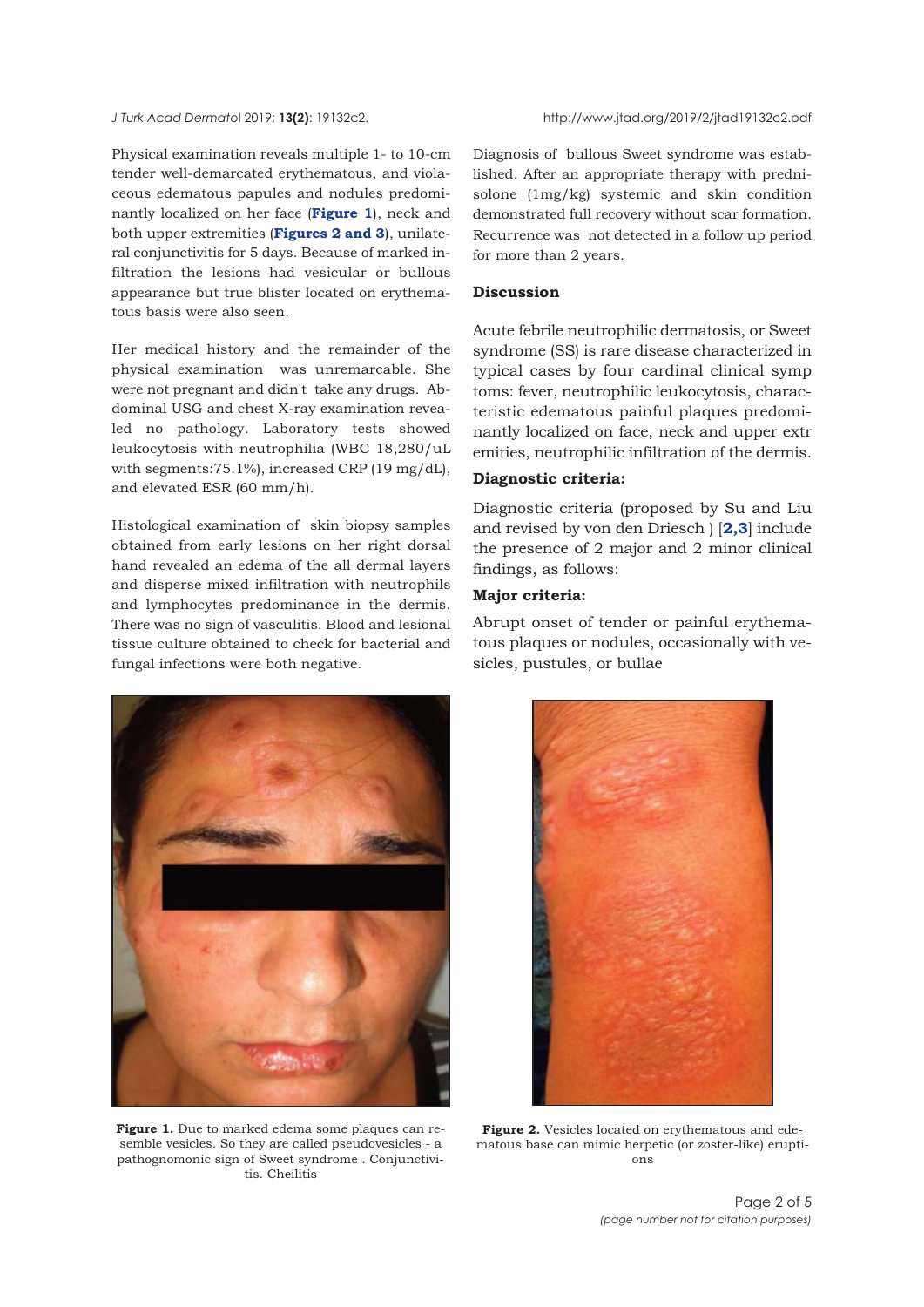<span id="page-2-0"></span>*J Turk Acad Dermato*l 2019; **13(2)**: 19132c2. http://www.jtad.org/2019/2/jtad19132c2.pdf



**Figure 3.** Multiforme rash presented with erythematous, urticarial and vesico-bullous eruptions

Predominantly neutrophilic infiltration in the dermis without leukocytoclastic vasculitis

## **Minor criteria:**

Preceding nonspecific respiratory or gastrointestinal tract infection or vaccination or associated with inflammatory disease, hemoproli ferative disorders, solid malignant tumors, or pregnancy

Periods of general malaise and fever (body temperature >38°C)

Laboratory values during onset showing a erythrocyte sedimentation rate >20 mm, positive C-reactive protein (CRP) result, elevated segmented nuclear neutrophils, bands >70% in peripheral blood smears, and leukocytosis (count  $>8000/\mu L$ ) (meeting 3 of 4 of these values is necessary)

Excellent response to treatment with systemic corticosteroids or potassium iodide

**Diagnostic criteria for DISS** (proposed by Walker and Cohen) include all 5 criteria below; all of the following are required for the drug eruptions to be considered a diagnosis of druginduced Sweet syndrome [**[4](#page-3-0)**].

Abrupt onset of painful erythematous plaques or nodules

Histopathologic evidence of a dense neutrophilic infiltrate without evidence of leukocytoclastic vasculitis

## Pyrexia (38°C)

Temporal relationship between drug ingestion and clinical presentation, or temporally related recurrence after oral challenge

Temporally related resolution of lesions after drug withdrawal or treatment with systemic corticosteroids.

There is 6 etiologic forms of SS:

idiopathic or classical (ISS) autoimmune diseases associated SS (ADASS) drug induced (DISS) malignancy-associaed (MASS) pregnancy associated (PASS) infection diseases associated (IDSS)

Diagnosing of defined etiologic forms of SS is most important factor influencing treatment choice in context of eliminating triggering agents. Classical Sweet's syndrome has a worldwide distribution, usually presenting in middle age women with a 4:1 female to male ratio, no racial disparity, and recurrence in one-third of patients [**[5](#page-3-0)**]. The diagnosis of autoimmune diseases associated SS is performed in cases of association SS with different autoimmune diseases. Different examples of these associations were described in the literature such as: systemic lupus erythematosus [**[6](#page-3-0)**] dermatomyositis [**[7](#page-3-0)**] pemphigus vulgaris[**[8](#page-3-0)**] Crohn's disease and Sjogren syndrome [**[9](#page-3-0)**] etc. Malignancy-associated Sweet's syndrome was first described by *Cohen* et al. [**[10](#page-3-0)**] In this subtype, the clinical manifestations can precede, follow, or appear concurrent with the diagnosis of neoplasm in patients. Approxi mately 21% of patients newly diagnosed with SS were previously or subsequently diagnosed with either a hematologic (15%) or solid cancer (6%) [**[11,12](#page-3-0)**] Finally, in drug-induced Sweet's syndrome, there is nearly always a temporal relationship between medication administration and symptom development. In 1996, Walker and Cohen described the diagnostic criteria for druginduced Sweet's syndrome [**[4](#page-3-0)**]. G-CSF is the most commonly reported drug that causes Sweet's syndrome. In addition several other drugs such as all-trans-retinoic acid [**[13](#page-3-0)**] trimetoprim/sulfamethoxazole [**[14](#page-3-0)**] azathioprine [**[15](#page-3-0)**] piperacillin/tazobactam [**[16](#page-3-0)** ] etc. can provoke development of DISS.

In addition to etiologic there are also several clinical forms of SS divided into 2 groups: typical and atypical [**[17](#page-3-0)**] Among the last ones bullous SS (BSS) is one of the most important on account of association with underlying hematological malignancies. Although BSS induced by drugs also had been reported. *So Lund J.* et al. reported case of BSS in female patient taking carbamazepineand hydralazine [**[18](#page-3-0)**] Besides work-up of our patient and observation for more than 2 years revealed no underlying ma-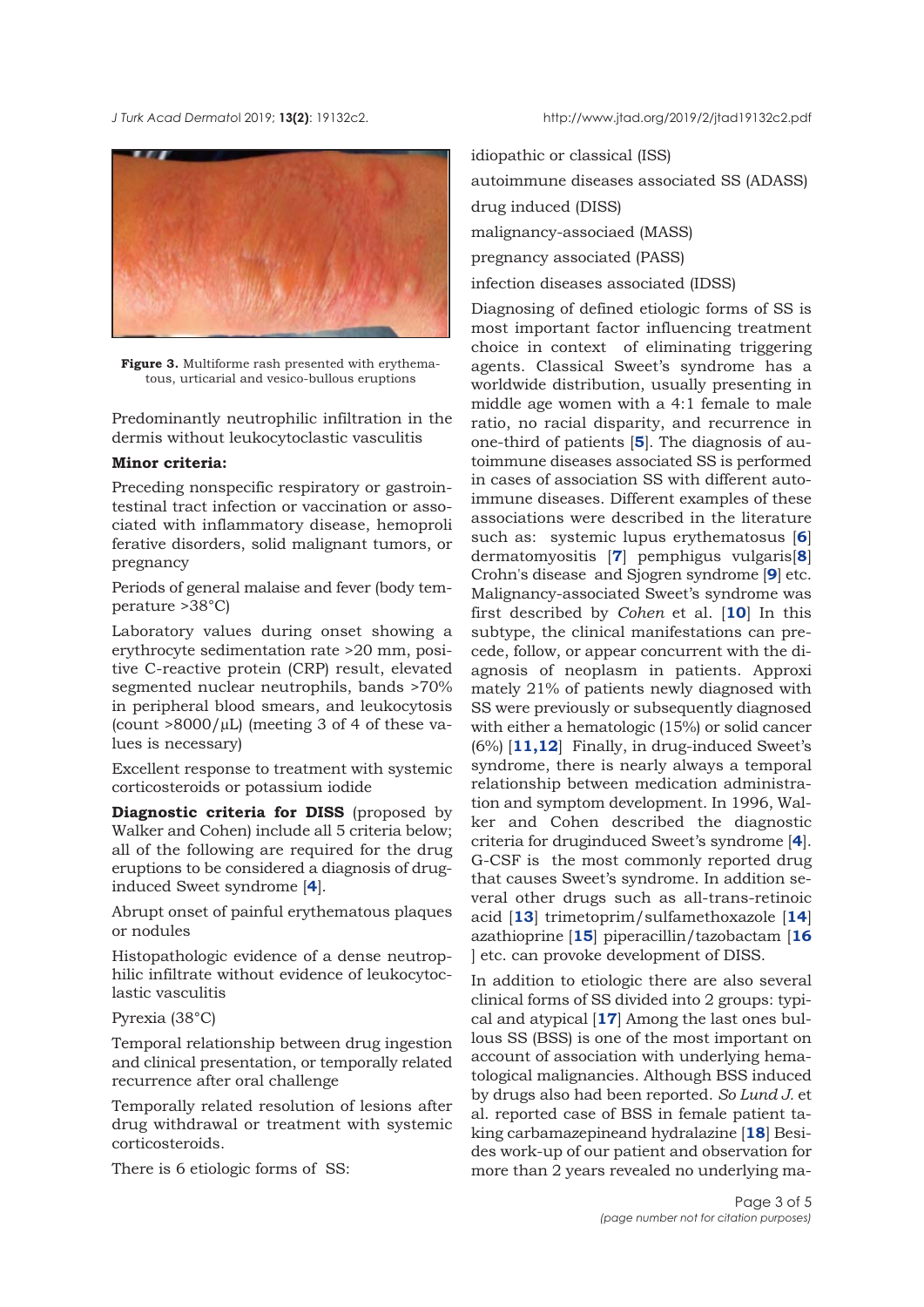<span id="page-3-0"></span>

lignancies or other underlying conditions. Recurrence was also not detected.

Bullous variant is a rare and atypical subtype of SS that presents predominantly with neutrophilic bullous lesions, but not with typical erythematous plaques [**19,20**] But in some cases such as own classical edematous plaques (pseudovesicles) can coexist with bullous one. Vesicles and pustules can sometimes be seen to a certain degree in half of SS cases [**[21](#page-4-0)**]. bullous variant is different from usual SS in that bullae are the dominant eruptions in bullous variant. In this case, important differential diagnosis was bullous pyoderma gangrenosum [**[22](#page-4-0)**] However, rapid dramatic res ponse to steroid systemic therapy and healing without scar formation even ulcerative lesions in addition to diagnostic criteria are diagnostic clues for SS.

SS can resemble a large variety of different skin diseases. By-turn latest can also mimic SS (Sweet-like dermatoses). Differential diagnosis may be difficult in such cases but it is very important in the context of possibility of underlying malignancy. In addition SS and SSlike dermatoses can occur simultaneously in the same patient. *So C.Y. Neoh* et al. describe a 47-year-old male patient with concurrent lesions of SS on the limbs and pyoderma gangrenosum on the chest. MDS with refractory anaemia and bone marrow infection with Penicillium species was also revealed [**[22](#page-4-0)**].

#### **Conclusion**

According to the opinion of some authors SS may be rare diagnosable disease. But in fact Sweet R.D. himself describes only 8 cases at the observation period of 15 years. So SS is rare disease. We found that only a few cases of bullous Sweet syndrome have been reported in the literature. So physicians must keep in mind SS when consult any patient with fever, rash and elevated segmented nuclear neutrophils. In addition when bullous lesions developed in patient with SS it is important to perform necessary investigations to rule out underlying malignancy, especially hematological disorders.

#### **References**

- 1. Sweet RD. An acute febrile neutrophilic dermatosis. Br J Dermatol 1964; 76: 349-356. PMID: 14201182
- 2. Su WP, Liu HN. Diagnostic criteria for Sweet's syndrome. Cutis 1986; 37: 167-174. PMID: 3514153
- 3. Von den Driesch P . Sweet's syndrome (acute febrile neutrophilic dermatosis) . J Am Acad Dermatol 1994; 31: 535 – 556. PMID: 3514153
- 4. Walker DC , Cohen PR . Trimethoprim-sulfamethoxazole associated acute febrile neutrophilic dermatosis: case report and review of drug-induced Sweet's syndrome . J Am Acad Dermatol 1996 ; 34 : 918 – 23 PMID: 8621829
- 5. Cohen PR, Kurzrock R. Sweet's syndrome revisited: a review nof disease concepts. Int J Dermatol 2003: 761-778. PMID: 14521689
- 6. Tsuji H, Yoshifuji H, Nakashima R, et al. Sweet's syndrome associated with systemic lupus erythematosus: A case report and review of the literature. J Dermatol 2013; 40: 641-648. PMID: 23682962
- 7. Fett DL, Gibson LE, Su WPD: Sweet's syndrome: systemic signs and symptoms and associated disorders. Mayo Clin Proc 1995; 70: 234-240. PMID: 7861810
- 8. Costello MJ, Canizares O, Montague M III, Buncke CM: Cutaneous manifestations of myelogenous leukemia. Arch Dermatol 1955; 71: 605-614. PMID: 14360786
- 9. Foster EN, Nguyen KK, Sheikh RA, Prindiville TP: Crohn's disease associated with Sweet's syndrome and Sjogren's syndrome treated with infliximab. Clin Dev Immunol 2005; 12: 145-149. PMID: 16050146
- 10. Cohen PR, Talpaz M, Kurzrock R: Malignancy-associated Sweet's syndrome: Review of the world literature. J Clin Oncol 1988; 6: 1887-1897. PMID: 305 8878
- 11. Cohen P., Kurzrock R. Sweet's syndrome and cancer. Clin Dermatol 1993; 11: 149–157. PMID: 8339190
- 12. Raza S., Kirkland R, Patel A., Shortridge J., Freter C. Insight into Sweet's syndrome and associated-malignancy: a review of the current literature. Int J Oncol 2013; 42: 1516–1522. PMID: 23546524
- 13. Park CJ, Bae YD, Choi JY, et al. Sweet's syndrome during the treatment of acute promyelocytic leukemia with all-trans retinoic acid. Korean J Intern Med 2001; 16: 218-221. PMID: 11769583
- 14. Azfar RS, Cohn J, Schaffer A, Kim EJ. Trimethoprim sulfamethoxazole-induced sweet syndrome. Arch Dermatol 2009; 145: 215-216. PMID: 19221284
- 15. Choonhakarn C, Chaowattanapanit S. Azathioprineinduced Sweet's syndrome and published work review. J Dermato 2013; 40: 267-271. PMID: 2329 4021
- 16. Cholongitas E, Pipili C, Dasenaki M, Kaklamanis L. Piperacillin/tazobactam-induced Sweet syndrome in a patient with chronic lymphocytic leukemia and autoimmune cholangitis. Am J Dermatopathol 2008; 30: 203-204. PMID: 18360136
- 17. Amirova I.A, Davatdarova M.M., Babazarov I.Z. Sweet syndrome. Az med j 2010; 3: 144-149.
- 18. Lund JJ, Stratman EJ, Jose D, Xia L,Wilson D, Moizuddin M. Drug-Induced Bullous Sweet Syndrome with Multiple Autoimmune Features. Autoimmune Dis 2010; 24: :176749. PMID: 21152216
- 19. Voelter-Mahlknecht S, Bauer J, Metzler G, Fierlbeck G, Rassner G: Bullous variant of Sweet's syndrome. Int J Dermatol 2005; 44: 946–947. PMID: 16336530
- 20. Chiang CT, Chan HL, Kuo TT, Wang PN: Herpes zoster-like Sweet's syndrome in acute myelogenous leukemia. Int J Dermatol 1997; 36: 717–718. PMID: 9352420